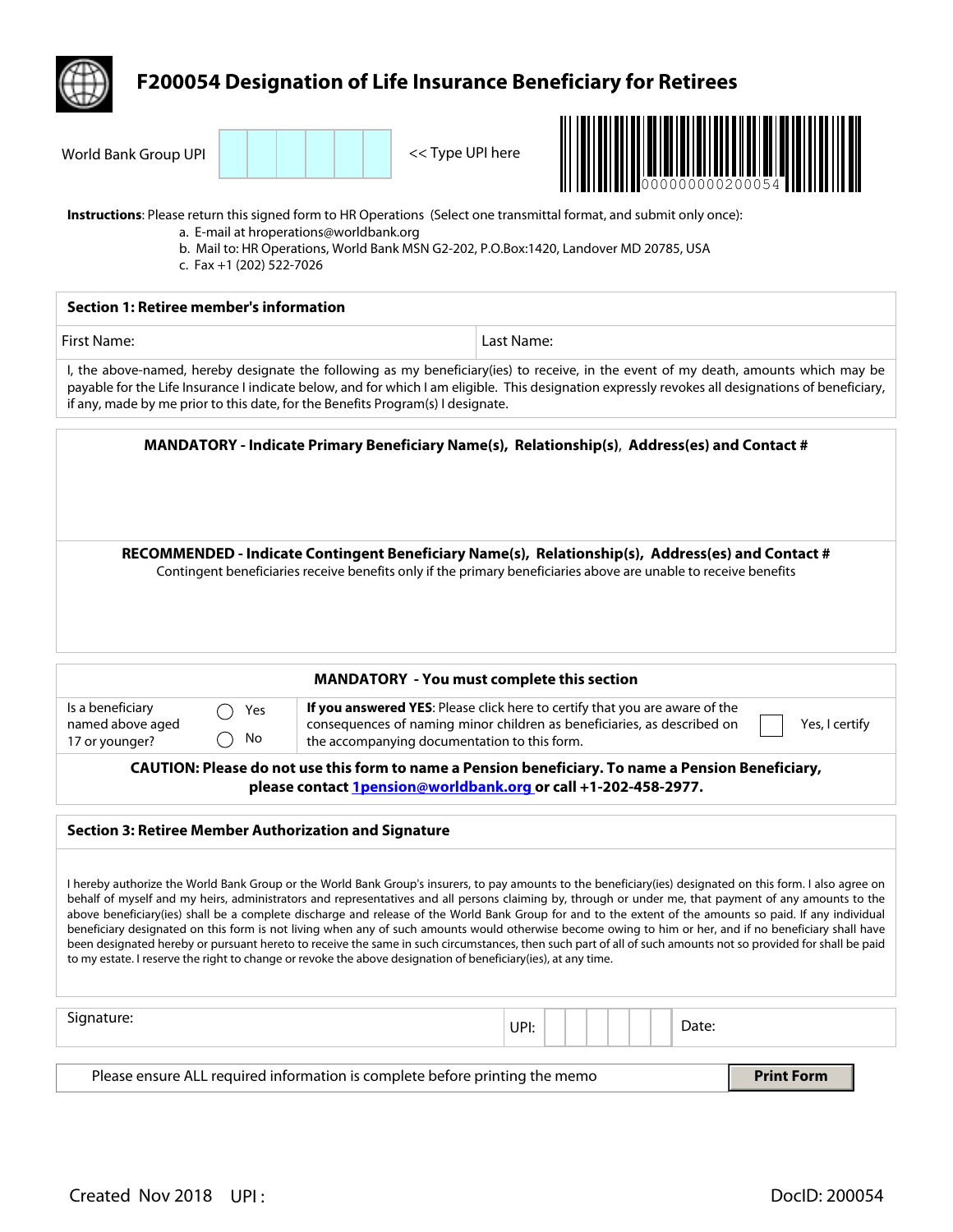# **Completing the Form for Designation of Beneficiary for Retiree**

# **Common mistakes on Form F200054**

# ¸ **Minor child listed as beneficiary**

Minor child(ren) should not be designated as beneficiary because of minors' general legal incapacity. When a guardianship or trust for such children is or has been established by will or other appropriate legally bind instrument, we recommend obtaining legal advice concerning designation of beneficiaries so as to ensure that the use and benefit of the proceeds go for the children.

### ¸ **Bank/lender listed as beneficiary to use insurance as loan collateral**

Insurance proceeds can not directly pay off loans. You should either create a trust as your beneficiary with instructions to pay off your debts, or name your estate as beneficiary and create a will to divide your assets.

### ¸ **Too many contingent beneficiaries listed**

You should name a contingent beneficiary in the event your primary beneficiary predeceases you, but keep it simple! Use the samples provided below.

### ¸ **No contingent beneficiary listed**

Make sure you specify your wishes if your primary beneficiary pre-deceases or co-deceases you.

# ¸ **Charity or institution listed as beneficiary**

Full name, address, phone, fax and e-mail address of the beneficiary must be provided.

### **REMINDER**

If you need legal advice, you should contact the Bank Group's legal advisor for a free consultation and referral to a competent attorney in your resident state to draw up a trust, create a will, and designate beneficiaries so that your needs are best served. Contact Jeffrey Silverstein on x81609 and indicate that you are a Bank Group staff member, seeking legal advice and referral.